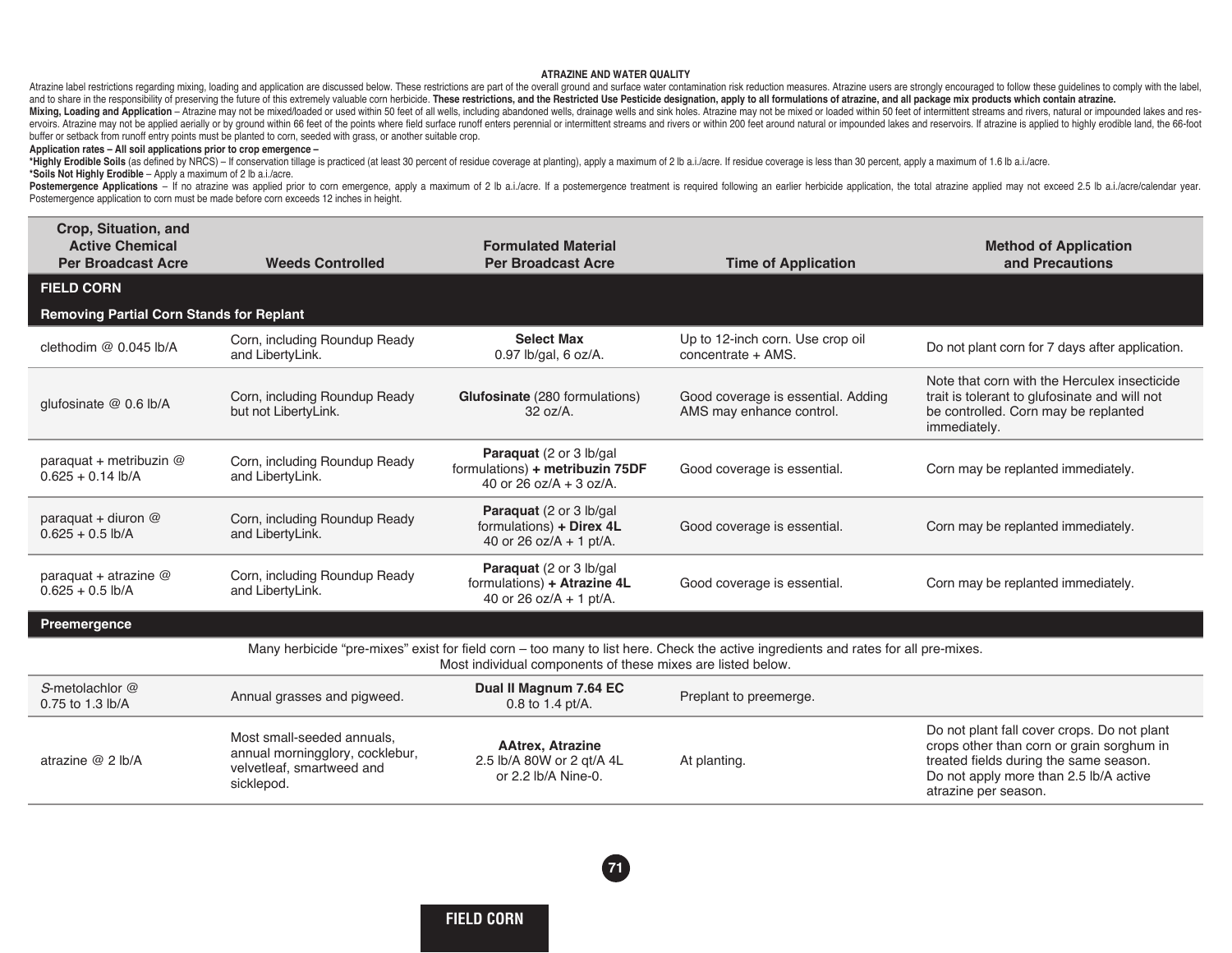| Crop, Situation, and<br><b>Active Chemical</b><br><b>Per Broadcast Acre</b>                                                                  | <b>Weeds Controlled</b>                                                                                         | <b>Formulated Material</b><br><b>Per Broadcast Acre</b>                                                                                                                                                                                                                  | <b>Time of Application</b>                                                            | <b>Method of Application</b><br>and Precautions                                                                                                                                                                                                                                                                                                                             |
|----------------------------------------------------------------------------------------------------------------------------------------------|-----------------------------------------------------------------------------------------------------------------|--------------------------------------------------------------------------------------------------------------------------------------------------------------------------------------------------------------------------------------------------------------------------|---------------------------------------------------------------------------------------|-----------------------------------------------------------------------------------------------------------------------------------------------------------------------------------------------------------------------------------------------------------------------------------------------------------------------------------------------------------------------------|
| <b>FIELD CORN</b><br>Preemergence [cont.]                                                                                                    |                                                                                                                 |                                                                                                                                                                                                                                                                          |                                                                                       |                                                                                                                                                                                                                                                                                                                                                                             |
| S-metolachlor + atrazine $@$<br>0.75 to 1.3 $\frac{1}{2}$ h/A + 1 to<br>$1.6$ lb/A                                                           | Annual grasses, pigweed,<br>annual morningglory, common<br>cocklebur, velvetleaf, smart-<br>weed and sicklepod. | Cinch or Dual II Magnum 7.64 EC<br>+ AAtrex, Atrazine<br>See label for specific formulations in<br>question. 0.8 to 1.4 pt/A + 1.25 lb/A<br>80W or 2 pt/A 4L to 2.0 lb 80W or<br>3.2 pt/A 4L.<br>or<br><b>Bicep</b><br>Il Magnum 5.5 L or Cinch ATZ<br>1.3 to 2 $qt/A$ . | Preemergence or preplant.                                                             | Add additional atrazine for improved control<br>of cocklebur and morningglory. Rainfall in 5<br>to 7 days is necessary for best results. With<br>preplants, shallow incorporate 2 to 3 inches<br>within 7 days of planting.<br>If concerned about achieving a stand, leave<br>atrazine out as pre and follow with atrazine<br>early post.                                   |
| dimethenamid + atrazine $@$<br>0.56 to 0.75 $\frac{1}{2}$ b/A + 0.75 to<br>2 lb/A                                                            | Annual grasses, pigweed,<br>annual morningglory, common<br>cocklebur, velvetleaf and smart-<br>weed.            | Outlook 6E + AAtrex, Atrazine<br>12 to 16 + 0.75 to 2 gt/A 4L                                                                                                                                                                                                            | From 45 days preplant to pre-<br>emergence up to 8" tall corn.                        | Same as above. Rates depend on percent<br>organic matter. See label.                                                                                                                                                                                                                                                                                                        |
| dimethenamid + saflufenacil<br>@ 0.31 to 0.62 + 0.044 to<br>$0.088$ lb/A                                                                     | Annual grasses, pigweed,<br>velvetleaf, morningglory and<br>horseweed.                                          | <b>Verdict</b><br>10 to 12 oz/A.                                                                                                                                                                                                                                         | Burndown up to preemergence.<br>Do not apply Verdict over the top<br>of emerged corn. | Rainfall or overhead irrigation is required for<br>activation. Verdict can be used as a burndown<br>that leaves behind residual control. For best<br>burndown activity, tank mix with glyphosate<br>and use MSO 1 pt/A + AMS. On medium to fine<br>soils, the rotation interval to soybeans is<br>30 days if you were to lose the corn crop.<br>See label for restrictions. |
| acetochlor @ 1.09 to<br>$1.97$ lb/A                                                                                                          | Annual grasses and pigweed.                                                                                     | <b>Surpass NXT</b><br>1.25 to 2.25 pt/A.                                                                                                                                                                                                                                 | Preplant or preeemergence.                                                            |                                                                                                                                                                                                                                                                                                                                                                             |
| acetochlor + atrazine $@$<br>$1.7$ lb/A + 0.8 lb/A                                                                                           | Annual grasses, pigweed,<br>morningglory, cocklebur, velvet-<br>leaf, smartweed and sicklepod.                  | Degree 3.8 SL + Atrazine<br>3.5 pt + 0.8 qt/A Atrazine 4L.<br>Degree Xtra<br>5 pt/A.                                                                                                                                                                                     | Preplant or preemergence.                                                             | Add additional atrazine for improved control<br>of cocklebur and morningglory. Rainfall in 5<br>to 7 days is necessary for best results. With<br>preplants, shallow incorporate 2 to 3 inches<br>within 7 days of planting.                                                                                                                                                 |
| S-metolachlor +mesotrione<br>+ bicyclopyrone + atrazine<br>@ $1.34 + 0.148 + 0.037 +$<br>0.624 lb/A to $1.6 + 0.18 +$<br>$0.045 + 0.75$ lb/A | Annual grasses, yellow nut-<br>sedge and broadleaf weeds.                                                       | <b>Acuron</b><br>$2.5 - 3$ gt/A.                                                                                                                                                                                                                                         | Preplant or preemergence.                                                             | May be applied up to 28 days before plant-<br>ing. Do not plant crops other than corn in<br>treated area.                                                                                                                                                                                                                                                                   |

**72**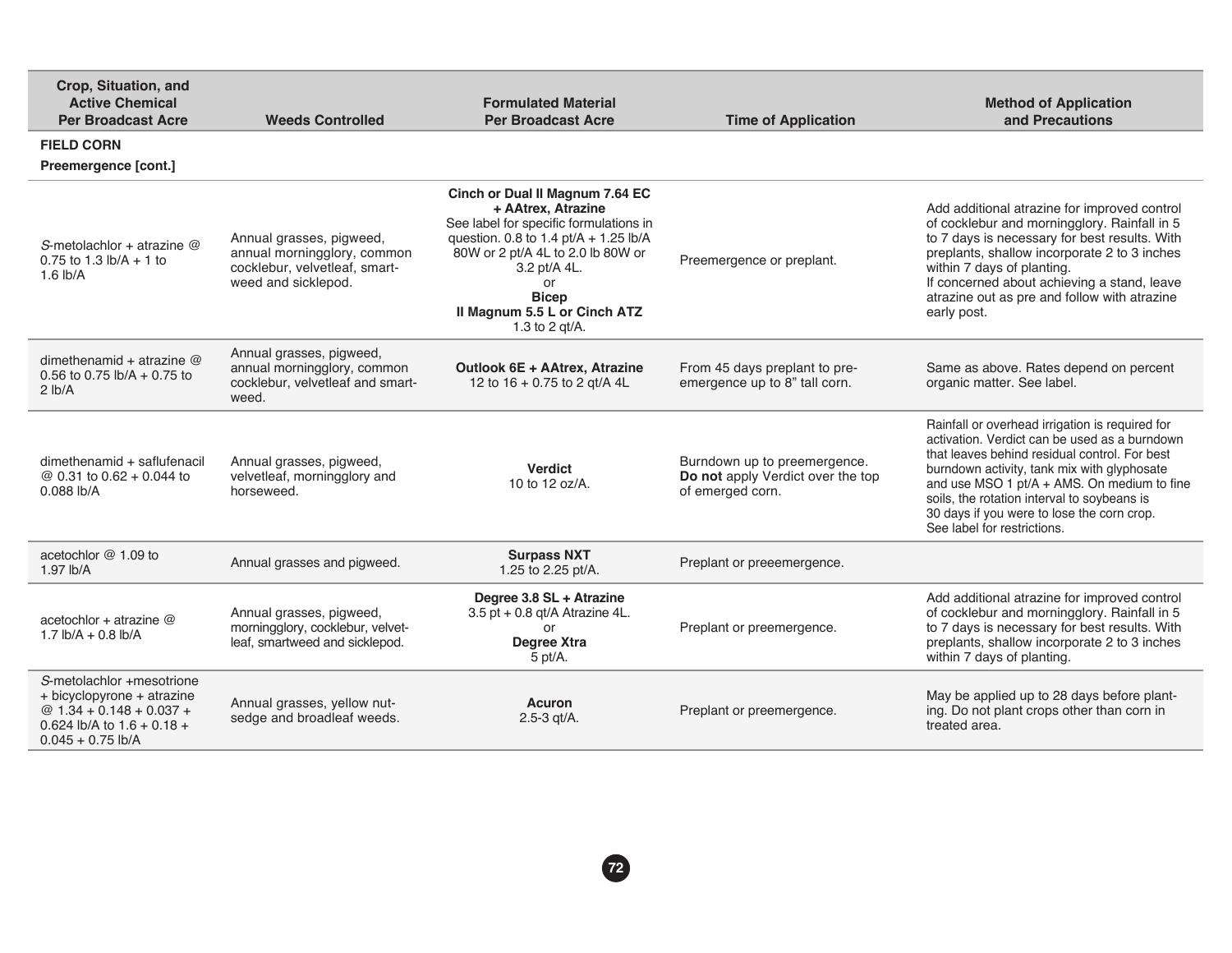| Crop, Situation, and<br><b>Active Chemical</b><br><b>Per Broadcast Acre</b>                            | <b>Weeds Controlled</b>                                                                                  | <b>Formulated Material</b><br><b>Per Broadcast Acre</b>                     | <b>Time of Application</b> | <b>Method of Application</b><br>and Precautions                                                                                                                                                                     |
|--------------------------------------------------------------------------------------------------------|----------------------------------------------------------------------------------------------------------|-----------------------------------------------------------------------------|----------------------------|---------------------------------------------------------------------------------------------------------------------------------------------------------------------------------------------------------------------|
| acetochlor + atrazine $@$ 0.85<br>to 2 lb/A + 0.88 to 1.6 lb/A                                         | Annual grasses, pigweed,<br>morningglory, common cockle-<br>bur, velvetleaf, smartweed and<br>sicklepod. | <b>Keystone NXT</b><br>1.4 to 2.6 gt/A.                                     | Preplant or preemergence.  | Add additional atrazine for improved control of<br>morningglory.                                                                                                                                                    |
| acetochlor + clopyralid +<br>flumetsulam $@$ 0.7 to 1.4 +<br>0.07 to $0.14 + 0.023$ to<br>$0.045$ lb/A | Annual grasses and<br>broadleaves, thistles.                                                             | <b>Surestart II</b><br>1.5 to 2.5 pt/A.                                     | Preplant or preemergence.  | Optimal weed control will be obtained when<br>applications are as close as possible to plant-<br>ing but before weeds emerge. Applications<br>may be made from 30 days prior to planting till<br>11 inch tall corn. |
| mesotrione $@$ 0.188 to<br>$0.24$ lb/A                                                                 | Annual broadleaf weeds.                                                                                  | <b>Callisto 4L</b><br>6 to 7.7 oz/A.                                        | Preemergence.              | Do not plant crops other than corn in<br>treated fields during the same season.                                                                                                                                     |
| fluthiacet-methyl + meso-<br>trione @ 0.0054 + 0.093 lb/A                                              | Annual broadleaf weeds.                                                                                  | <b>Solstice</b><br>3.15 oz/A.                                               | Preemergence.              | Do not plant crops other than corn in<br>treated fields during the same season.                                                                                                                                     |
| S-metolachlor + mesotrione<br>+ atrazine $@1.3 + 0.168$<br>$+1.3$ lb/A                                 | Annual grasses and broadleaf<br>weeds.                                                                   | Lexar EZ 3.75 SE<br>3 gt/A.                                                 | Preemergence.              | Do not plant crops other than corn in<br>treated fields during the same season.<br>Do not exceed 3.5 gt/A per year.                                                                                                 |
| thiencarbazone + isoxa-<br>flutole $@ 0.019$ to $0.03 +$<br>0.05 to 0.08 lb/A                          | Annual grasses and broadleaf<br>weeds.                                                                   | Corvus 2.63 SC<br>3.3 to 5.6 oz/A. See label for soil<br>type restrictions. | Preemergence.              | Do not apply to corn treated with Counter,<br>Lorsban or other OP or carbamate insecti-<br>cides - see label for precautions.<br>Do not plant crops other than corn in treated<br>fields during the same season.    |
| pyroxasulfone @ 0.08 to<br>$0.15$ lb/A                                                                 | Annual grasses, pigweed,<br>glyphosate-resistant ryegrass.                                               | Zidua 4.17 SC<br>2.5 to 4.5 oz/A.                                           | Preemergence.              | Add atrazine for improved control of cocklebur<br>and morningglory. Rates vary based on soil type.<br>Do not apply more than one application to corn<br>in the spring.                                              |
| pyroxasulfone + fluthiac-<br>et-methyl @ 0.11 to<br>$0.16$ lb/A + 0.003 to<br>$0.005$ lb/A             | Annual grasses, pigweed,<br>glyphosate-resistant ryegrass.                                               | <b>Anthem Maxx</b><br>2.5 to 5 oz/A.                                        | Preemergence.              | Add atrazine for improved control of cocklebur<br>and morningglory. Rates vary based on soil type.<br>Do not apply more than one application to corn<br>in the spring.                                              |
| pyroxasulfone + carfentra-<br>zone $@0.086$ to 0.211 +<br>0.006 to 0.0151 lb/A                         | Annual grasses, pigweed,<br>glyphosate-resistant ryegrass.                                               | <b>Anthem Flex</b><br>2.75 to 7.28 oz/A.                                    | Preemergence.              | Add atrazine for improved control of cocklebur<br>and morningglory. Rates vary based on soil type.<br>Do not apply more than one application to corn<br>in the spring.                                              |
| acetochlor + mesotrione @<br>1.5 to $2.6 + 0.14$ to 0.24 lb/A                                          | Annual grasses and broadleaf<br>weeds.                                                                   | <b>Harness MAX</b><br>55 to 95 oz/A.                                        | Preemergence.              | Do not plant crops other than corn in<br>treated fields during the same season.<br>Do not apply more than 95 oz/A per year.                                                                                         |

**FIELD CORN**

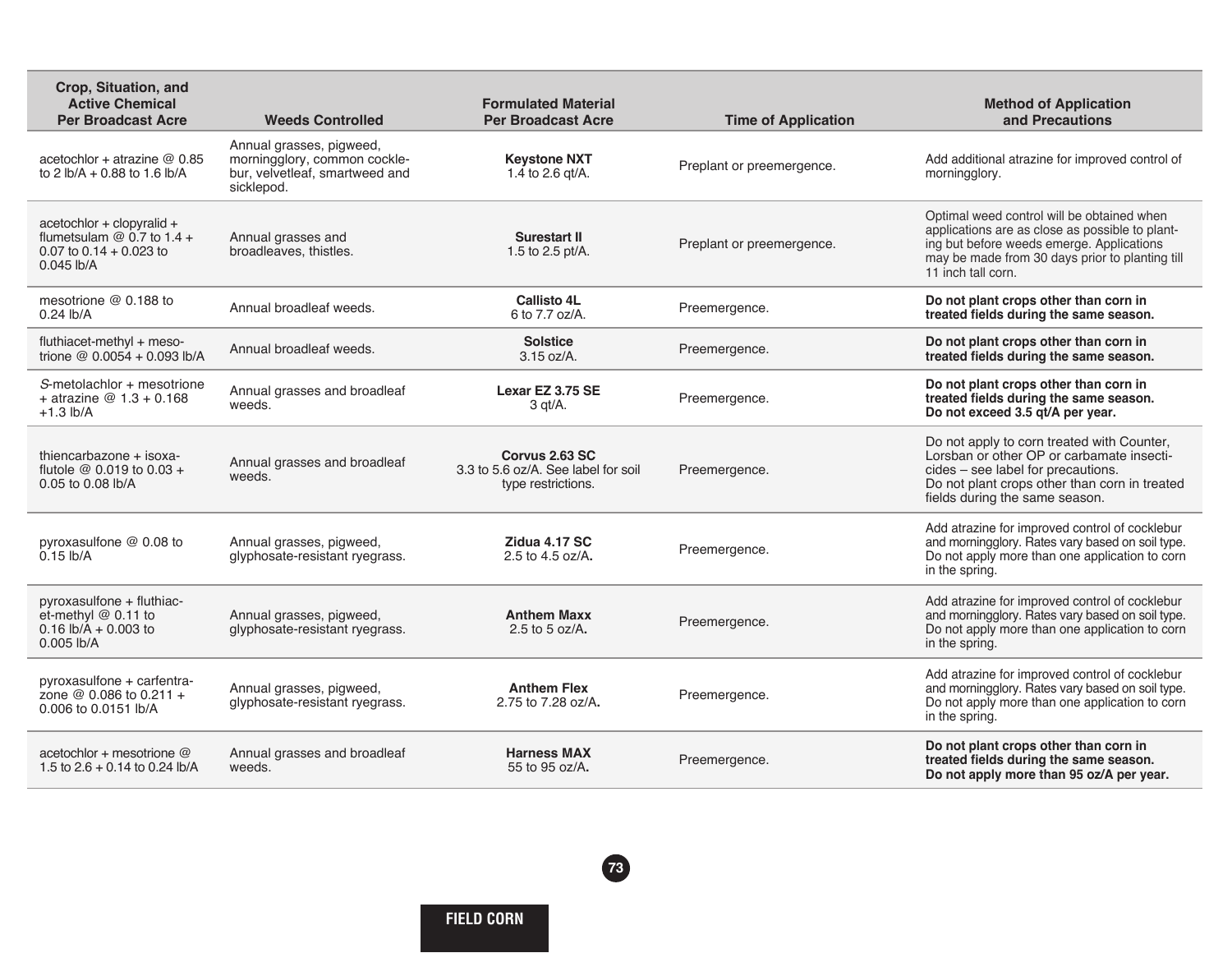| Crop, Situation, and<br><b>Active Chemical</b><br><b>Per Broadcast Acre</b> | <b>Weeds Controlled</b>                                                                            | <b>Formulated Material</b><br><b>Per Broadcast Acre</b>                                                                                                                                                                                                                                                                                                     | <b>Time of Application</b>                                                                                                          | <b>Method of Application</b><br>and Precautions                                                                                                                                                                                                                                                                     |
|-----------------------------------------------------------------------------|----------------------------------------------------------------------------------------------------|-------------------------------------------------------------------------------------------------------------------------------------------------------------------------------------------------------------------------------------------------------------------------------------------------------------------------------------------------------------|-------------------------------------------------------------------------------------------------------------------------------------|---------------------------------------------------------------------------------------------------------------------------------------------------------------------------------------------------------------------------------------------------------------------------------------------------------------------|
| <b>FIELD CORN</b><br>Postemergence                                          |                                                                                                    |                                                                                                                                                                                                                                                                                                                                                             |                                                                                                                                     |                                                                                                                                                                                                                                                                                                                     |
| atrazine @ 2 lb/A                                                           | Most small-seeded annuals.<br>More effective on broadleaf<br>weeds, weedy rice and sickle-<br>pod. | <b>AAtrex. Atrazine</b><br>2.5 lb/A 80W or 2 qt/A of 4L or<br>2.2 lb/A Nine-0. Select rate accord-<br>ing to soil texture. No surfactant<br>recommended on label.<br>Dual or Outlook may be added if no<br>soil-applied grass herbicide was<br>used.<br>AAtrex. Atrazine + oil<br>2.5 lb/A 80W or 2 gt/A 4L or 2.2<br>Ib/A Nine-0 + 1 gt/A oil concentrate. | After corn emergence, before grass<br>weeds reach 1/2 inch or broadleaf 11/2<br>inches.                                             | Do not apply if corn is taller than 12 inches.<br>Do not plant crops other than corn or grain<br>sorghum in treated field until following<br>season. After June 10, do not plant any crop<br>other than corn or grain sorghum the following<br>year. Do not apply more than 2.5 lb/A active<br>atrazine per season. |
| S-metolachlor @ 0.95 to<br>$1.9$ lb/A                                       | Annual grass and some small-<br>seeded broadleaf weeds.                                            | Dual II Magnum 7.62 EC or Cinch<br>1 to 2 pt/ $A$ .                                                                                                                                                                                                                                                                                                         | Apply before weeds emerge or tank<br>mix with a postemergence herbicide<br>like glyphosate or Liberty.                              | Do not apply more than 3.9 pints of Dual<br>Magnum per acre per year.                                                                                                                                                                                                                                               |
| acetochlor plus atrazine @<br>1.13 lb/A plus 1.0 to 2.5 lb/A                | Control of grass and broadleaf<br>weeds.                                                           | <b>Warrant 3L</b><br>3 pt/A<br>+ Aatrex 4L<br>$1-2.5$ grt/A                                                                                                                                                                                                                                                                                                 | After corn emergence, but prior to<br>12 in corn.                                                                                   | Do not plant crops other than corn or<br>grain sorghum in treated field until following<br>season.                                                                                                                                                                                                                  |
| 2.4-D amine $@$ 0.5 lb/A                                                    | Morningglory, cocklebur and<br>most other young broadleaf<br>weeds.                                | 2.4-D amine<br>1 pt/A of 4 lb/gal 2,4-D + 0.25%<br>NIS.                                                                                                                                                                                                                                                                                                     | Apply when weeds are small and<br>corn is under 12 inches; however,<br>effective results can be obtained<br>with later application. | After corn is more than 12 inches, apply<br>spray directly on weeds with a drop-type<br>nozzle between the corn row and not on<br>the terminal growth of corn. AVOID DRIFT<br>to cotton and soybeans. Follow all State<br><b>Plant Board Regulations.</b>                                                           |
| dicamba $@$ 0.25 lb/A                                                       | Same as above.                                                                                     | <b>Dicamba</b> (various formulations)<br>0.5 pt/A + 0.25% NIS of 4 lb/gal.<br>Rates vary.                                                                                                                                                                                                                                                                   | From corn emergence up to 15 inches<br>tall.                                                                                        | Ground application only. Drift is extremely<br>toxic to soybeans. Do not apply after<br>soybeans begin to emerge in general area.<br>Follow all State Plant Board regulations.                                                                                                                                      |
| dicamba + diflufenzopyr<br>$0.125$ to 0.25 lb/A + 0.05 to<br>$0.1$ lb/A     | Pigweed, morningglory and<br>most other annual broadleaf<br>weeds.                                 | <b>Status</b><br>5 to 10 oz/A + 0.25% NIS.                                                                                                                                                                                                                                                                                                                  | Apply on 4-inch to 36-inch-tall corn.                                                                                               | Status requires an NIS at 0.25% v/v. Do not<br>tank mix with 2,4-D or clopyralid-containing<br>products. Ground application only. Drift is<br>extremely toxic to soybeans. Do not apply<br>after soybeans begin to emerge in general<br>area. Follow all State Plant Board regulations.                             |
| dicamba $@$ 0.25 to 0.5 lb/A                                                | horseweed, morningglory,<br>pigweed and most other<br>broadleaf weeds.                             | <b>Diflex</b><br>$8-16$ oz/A                                                                                                                                                                                                                                                                                                                                | From spiking through V10 or 36-inch-tall<br>corn.                                                                                   | Ground application only. Drift is extremely toxic<br>to soybeans. Do not apply after soybeans<br>begin to emerge in general area. Follow all<br>Arkansas State Plant Board regulations.                                                                                                                             |
| bentazon $@0.75$ to 1 lb/A                                                  | Cocklebur, ragweed, jimson-<br>weed, smartweed, prickly sida,<br>velvetleaf and yellow nutsedge.   | <b>Basagran</b><br>0.75 to 1 gt/A.<br>Can be tank mixed with 0.5 to<br>0.75 lb/A active atrazine.                                                                                                                                                                                                                                                           | Postemergence. See label for specific<br>timing for weed desired. Corn tolerant<br>at all stages.                                   | May be tank mixed with atrazine. See label.<br>Best treatment for smartweed.                                                                                                                                                                                                                                        |
|                                                                             |                                                                                                    | 74                                                                                                                                                                                                                                                                                                                                                          |                                                                                                                                     |                                                                                                                                                                                                                                                                                                                     |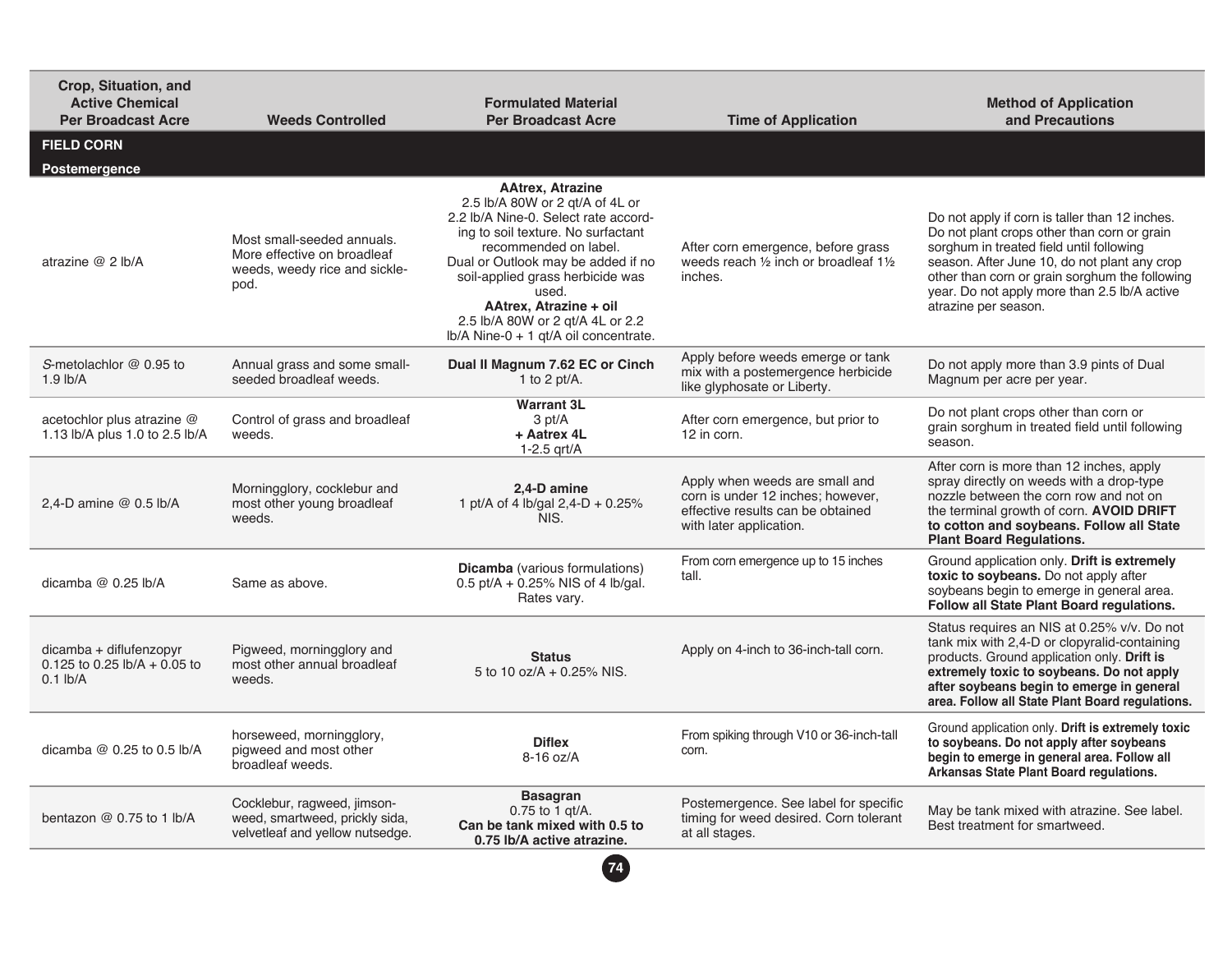| Crop, Situation, and<br><b>Active Chemical</b><br><b>Per Broadcast Acre</b>                                                                   | <b>Weeds Controlled</b>                                                       | <b>Formulated Material</b><br><b>Per Broadcast Acre</b>                                                                                                                                                                                                         | <b>Time of Application</b>                                                                                                                                                                                                                                           | <b>Method of Application</b><br>and Precautions                                                                                                                                                                                                                                                                                        |
|-----------------------------------------------------------------------------------------------------------------------------------------------|-------------------------------------------------------------------------------|-----------------------------------------------------------------------------------------------------------------------------------------------------------------------------------------------------------------------------------------------------------------|----------------------------------------------------------------------------------------------------------------------------------------------------------------------------------------------------------------------------------------------------------------------|----------------------------------------------------------------------------------------------------------------------------------------------------------------------------------------------------------------------------------------------------------------------------------------------------------------------------------------|
| nicosulfuron @ 0.031 lb/A                                                                                                                     | Johnsongrass, broadleaf signal-<br>grass, foxtail and shattercane.            | Accent Q 54.5 DF<br>Accent $Q$ + nonionic surfactant (80%)<br>or crop oil concentrate and 28% or<br>32% UAN liquid fertilizer (optional).<br>$0.5$ oz/A + 2 pt/100 gal or<br>1 gal/100 gal and 4 gal/100 gal.<br>Tank mix with atrazine<br>for broadleaf weeds. | Apply to 4- to 10-inch seedling and<br>8- to 12-inch rhizome johnsongrass.<br>If regrowth occurs, apply a second<br>application when johnsongrass is<br>8 to 10 inches tall.<br>1- to 2-leaf broadleaf signalgrass. May<br>be applied to 2- to 6-leaf stage of corn. | Repeat application may be required to<br>control regrowth. Do not apply to corn<br>treated with Counter or Counter 20CR<br>insecticide unless IT (Clearfield) corn is<br>planted. See label for restrictions with<br>other organo-phosphate insecticides and<br>postemergence herbicides.<br>Do not apply during cool, cloudy weather. |
| halosulfuron @ 0.063 lb/A<br>or<br>halosulfuron + thifensulfuron<br>$@0.031 + 0.004$                                                          | Nutsedge, cocklebur. See label<br>for tank mixes to broaden weed<br>spectrum. | Halomax, Permit 75 WG,<br>or Permit Plus<br>1 to 1.33 oz/A for nutsedge.<br>Add a nonionic surfactant or crop<br>oil concentrate. May use two appli-<br>cations not to exceed 2.67 oz/A<br>total rate. Use 0.75 oz Permit Plus.                                 | Postemergence from corn spike<br>through layby.<br>4- to 12-inch nutsedge<br>1- to 9-inch cocklebur                                                                                                                                                                  | See label for mixtures and other precautions.<br>Do not use Permit Plus after 5 collars or<br>6 leaf.                                                                                                                                                                                                                                  |
| halosulfuron + prosulfuron<br>@ 0.031 to 0.0625 + 0.018<br>to 0.036 lb/A                                                                      | Sedges and most broadleaf<br>weeds including triazine-resistant<br>biotypes.  | <b>Gambit 79 WDG</b><br>1 to 2 oz/ $A$ .<br>Add a surfactant.                                                                                                                                                                                                   | Apply from 2- to 6-leaf stage.                                                                                                                                                                                                                                       | Avoid drift to soybeans. See crop rotation<br>section on label for precautions about<br>rotational crops.                                                                                                                                                                                                                              |
| rimsulfuron + thifensulfuron<br>@ $0.014 + 0.003$ lb/A                                                                                        | Some grass and broadleaf<br>weeds.                                            | Resolve Q 22.4 DG<br>$1.25$ oz/A.<br>Add a surfactant                                                                                                                                                                                                           | Early postemergence to corn V6 stage<br>of growth or earlier, or up to 20-inch<br>corn, whichever is more restrictive.                                                                                                                                               | Some hybrids are sensitive to rimsulfuron.<br>Consult with seed supplier for sensitivity<br>prior to applying.                                                                                                                                                                                                                         |
| nicosulfuron + rimsulfuron<br>@ $0.023 + 0.012$ lb/A                                                                                          | Annual grass and broadleaf<br>weeds.                                          | Steadfast Q 37.7 DG<br>1.5 oz/A. Add a crop oil concentrate.                                                                                                                                                                                                    | Apply to small weeds. Early post to<br>corn, V6 or up to 20-inch corn, which-<br>ever is more restrictive.                                                                                                                                                           | Some hybrids are sensitive to rimsulfuron.<br>Consult with seed supplier for sensitivity<br>rating prior to applying. Do not apply to corn<br>treated with Counter or Counter 20 CR insec-<br>ticides. See label for other precautions.                                                                                                |
| mesotrione @ 0.094 lb/A                                                                                                                       | Annual broadleaf weeds.                                                       | <b>Callisto 4L</b><br>3 oz/A. Add surfactant.                                                                                                                                                                                                                   | May be applied up to 30 inches or<br>8-leaf stage of corn for extended<br>morningglory control.                                                                                                                                                                      | Do not apply to corn treated with Counter or<br>Lorsban insecticides. See label.                                                                                                                                                                                                                                                       |
| thiencarbazone + tembo-<br>trione $@ 0.013 + 0.068$ lb/A                                                                                      | Johnsongrass, annual grasses<br>and broadleaf weeds.                          | Capreno 3.45L<br>3 oz/A. Add surfactant.                                                                                                                                                                                                                        | Apply when corn has between 1 and<br>5 collars.                                                                                                                                                                                                                      | Some hybrids are sensitive to ALS-<br>inhibiting herbicides. Consult with seed<br>supplier for sensitivity rating prior to use.<br>Do not apply to corn treated with Counter or<br>Lorsban insecticides.                                                                                                                               |
| S-metolachlor + mesotrione<br>+ bicyclopyrone + atrazine<br>@ $1.34 + 0.148 + 0.037 +$<br>0.624 lb/A to $1.6 + 0.18 +$<br>$0.045 + 0.75$ lb/A | Grasses and broadleaf weeds.                                                  | <b>Acuron</b><br>2 to 3.0 gt/A.<br>Add a surfactant.                                                                                                                                                                                                            | From corn emergence up to<br>12 inches.                                                                                                                                                                                                                              | Do not plant crops other than corn in treated<br>area.                                                                                                                                                                                                                                                                                 |

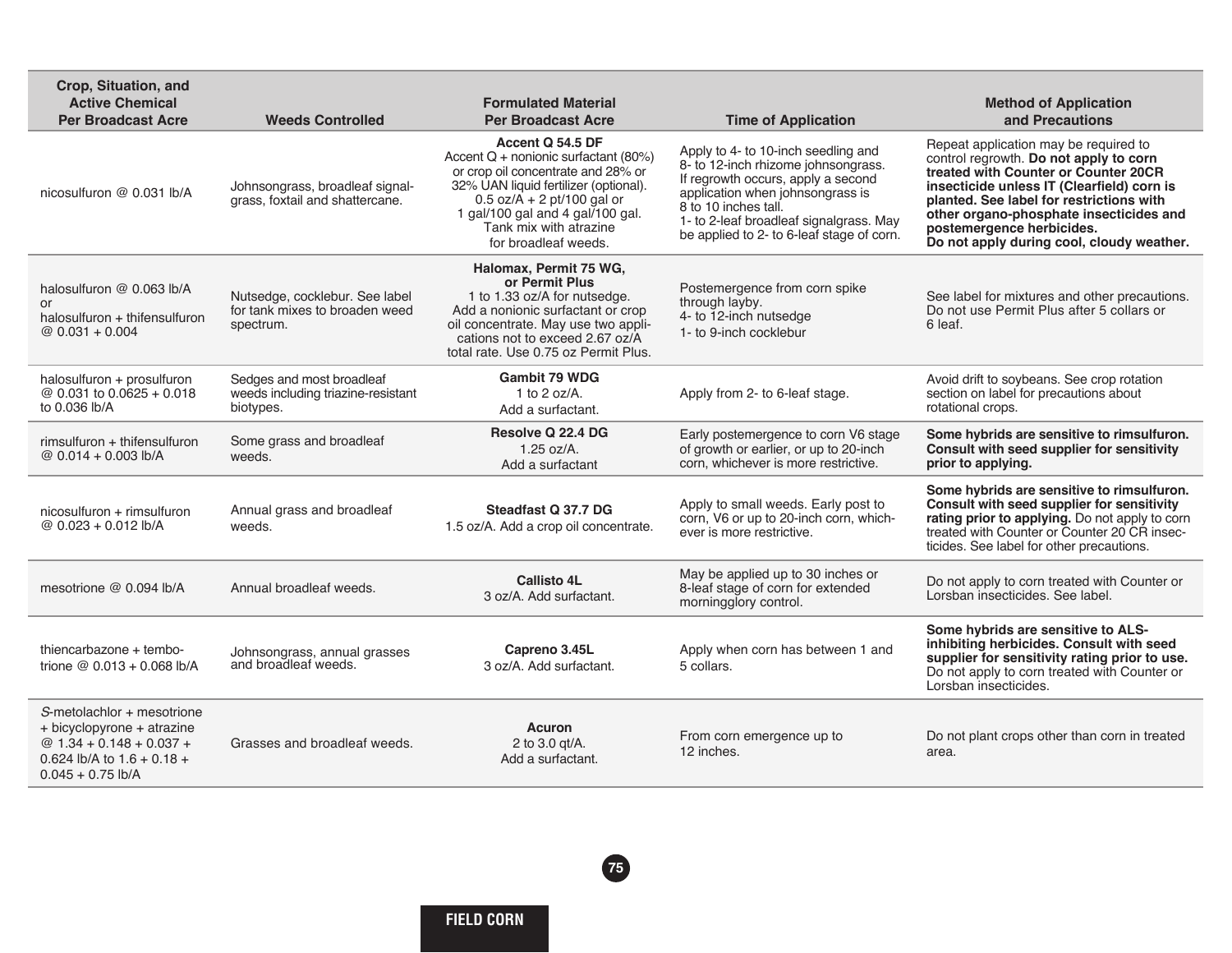| Crop, Situation, and<br><b>Active Chemical</b><br><b>Per Broadcast Acre</b>               | <b>Weeds Controlled</b>                                                                                           | <b>Formulated Material</b><br><b>Per Broadcast Acre</b>                           | <b>Time of Application</b>                                                                                                 | <b>Method of Application</b><br>and Precautions                                                                                                                                                                                       |
|-------------------------------------------------------------------------------------------|-------------------------------------------------------------------------------------------------------------------|-----------------------------------------------------------------------------------|----------------------------------------------------------------------------------------------------------------------------|---------------------------------------------------------------------------------------------------------------------------------------------------------------------------------------------------------------------------------------|
| <b>FIELD CORN</b>                                                                         |                                                                                                                   |                                                                                   |                                                                                                                            |                                                                                                                                                                                                                                       |
| Postemergence [cont.]                                                                     |                                                                                                                   |                                                                                   |                                                                                                                            |                                                                                                                                                                                                                                       |
| S-metolachlor + mesotrione<br>+ atrazine $@1.3 + 0.168 +$<br>$1.3$ lb/A                   | Annual grasses and broadleaf<br>weeds.                                                                            | Lexar EZ 3.75 SE<br>$3$ qt/A.<br>Add a surfactant.                                | Early postemergence.                                                                                                       | Do not plant crops other than corn in<br>treated fields during the same season.<br>Do not exceed 3.5 qt/A per year.                                                                                                                   |
| pyroxasulfone @ 0.08 to<br>0.21 lb/A                                                      | Annual grasses, pigweed,<br>glyphosate-resistant ryegrass.                                                        | Zidua 4.17 SC<br>2.5 to $6.5$ oz/A.                                               | Apply before weeds emerge or tank<br>mix with a postemergence herbicide<br>like glyphosate or Liberty.<br>Emergence to V4. | 4.65 oz/A max use rate per application.<br>8.25 oz/A total allowed per season on<br>medium to heavy soils.                                                                                                                            |
| pyroxasulfone + fluthiac-<br>et-methyl $@$ 0.08 to 0.16<br>$lb/A + 0.003$ to 0.005 $lb/A$ | Annual grasses, pigweed,<br>glyphosate-resistant ryegrass.                                                        | <b>Anthem Maxx</b><br>2.5 to 5 oz/A.                                              | Apply before weeds emerge or tank<br>mix with a postemergence herbicide<br>like glyphosate or Liberty.<br>Emergence to V4. | Do not exceed a maximum of 8.15 oz per<br>season.                                                                                                                                                                                     |
| $mesotrione + rimsulfuron$<br>@ 0.078 + 0.019 lb/A                                        | Annual grass and broadleaf<br>weeds.                                                                              | <b>Realm Q 38.75 DG</b><br>4 oz/A. Add surfactant.                                | Early postemergence to corn V6 stage<br>of growth or up to 20 inches, which-<br>ever is more restrictive.                  | Some hybrids are sensitive to rimsulfuron.<br>Consult with seed supplier for sensitivity<br>rating prior to applying. Do not apply to<br>corn treated with Counter or Counter 20 CR<br>insecticides. See label for other precautions. |
| topramezone + atrazine $@$<br>$0.0164$ lb/A + 1 lb/A                                      | Pigweed, horseweed, velvetleaf,<br>morningglory, barnyardgrass,<br>fall panicum and broadleaf<br>signalgrass.     | Armezon or Impact + Atrazine<br>$0.75$ oz/A + 1 gt/A. COC<br>or MSO at $1\%$ v/v. | Postemergence up to 45 days from<br>harvest.                                                                               | Apply to corn when weeds are small and<br>actively growing. Use an MSO at 1% v/v and<br>tank mix with atrazine for larger weeds and<br>best results. Can use up to 1 oz Armezon for<br>larger weeds.                                  |
| topramezone + dimethena-<br>mid @ $0.016$ lb/A + 0.82 lb/A                                | Pigweed, horseweed, velvetleaf,<br>morningglory, barnyardgrass,<br>fall panicum and broadleaf<br>signalgrass.     | <b>Armezon PRO</b><br>$20$ oz/A.<br>Add a surfactant.                             | Emergence through V8 or 30-inch<br>corn.                                                                                   | Apply to corn when weeds are small and<br>actively growing. Use an MSO at 1% v/v and<br>tank mix with atrazine for larger weeds and<br>best results.                                                                                  |
| topramazon plus acetochlor<br>@ 0.011-0.022 plus 1.11 to<br>2.21 lb/A                     | POST and residual control of<br>most grasses and broadleaf<br>weeds                                               | <b>Impact Core</b><br>$20 - 40$ oz/A                                              | From spiking to 11 in corn.                                                                                                | Rate is dependant on soil type. Refer to label<br>for specific rates.                                                                                                                                                                 |
| acetochlor plus mesotrione<br>@ 1.09 to 1.76 plus 0.10 to<br>$0.16$ lb/A                  | Control of grass and broadleaf<br>weeds.                                                                          | <b>Harness Max</b><br>40-64 oz/A                                                  | Postemergence until corn reaches<br>11in tall.                                                                             | Tankmix with atrazine 1.5-2 grt/A for<br>improved weed control. Do not apply more<br>than 95 fl oz/ year.                                                                                                                             |
| tolpyralate $@$ 0.026 to<br>$0.035$ lb/A                                                  | Pigweed, horseweed, velvetleaf,<br>morningglory, barnyardgrass,<br>ragweed, crabgrass, foxtail and<br>goosegrass. | <b>ShieldEx</b><br>1 to 1.35 oz/A.<br>Add a surfactant.                           | Small actively growing weeds from<br>corn emergence up to 20 in corn or<br>6 collars.                                      | Tankmixing with atrazine will improve control.                                                                                                                                                                                        |
| S-metolachlor + mesotrione<br>@ 1.0 to 1.25 lb/A + 0.10 to<br>$0.125$ lb/A                | Pigweed, smartweed, prickly<br>sida, ragweed, annual grasses<br>and weedy rice.                                   | Coyote<br>1.2 to 1.5 $grt/A$ .<br>Add a surfactant.                               | Emergence through V8 or 30 in. corn.                                                                                       | Tankmixing with atrazine will improve control.<br>Do not apply to corn treated with Counter or<br>Lorsban insecticide. See label.                                                                                                     |
| $acetochlor + mesotrione +$<br>clopyralid $@0.875 + 0.09$<br>to 0.059 lb/A                | Annual grasses and broadleaf<br>weeds.                                                                            | <b>Resicore</b><br>40 $oz/A$ .<br>Add a surfactant.                               | Emergence through 11 in. tall corn.                                                                                        | Tankmixing with atrazine will improve control.<br>Do not apply to corn treated with Counter or<br>Lorsban insecticide. See label.                                                                                                     |
|                                                                                           |                                                                                                                   | 76                                                                                |                                                                                                                            |                                                                                                                                                                                                                                       |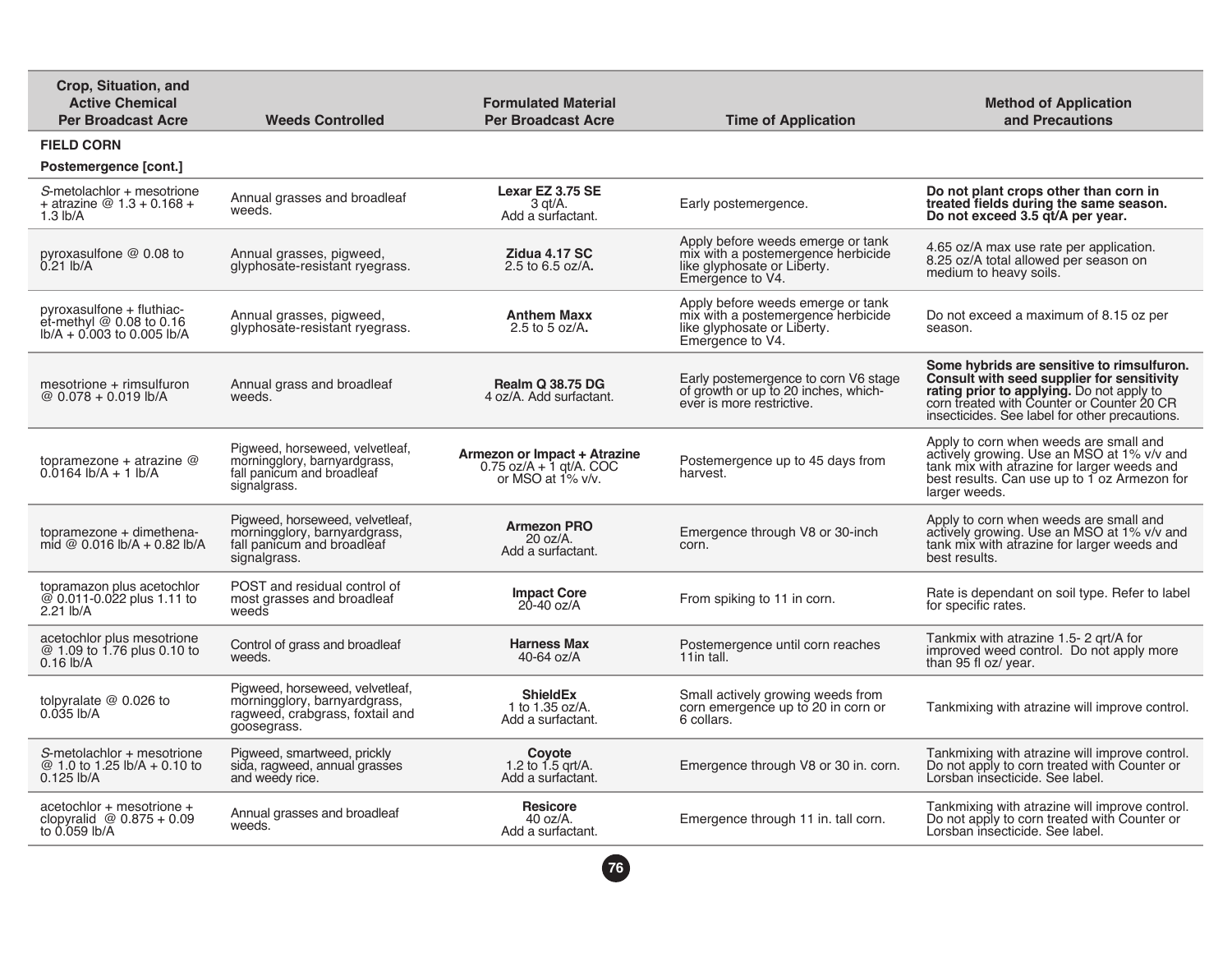| Crop, Situation, and<br><b>Active Chemical</b><br><b>Per Broadcast Acre</b>                                                    | <b>Weeds Controlled</b>                                                                        | <b>Formulated Material</b><br><b>Per Broadcast Acre</b>                                                                                                                                  | <b>Time of Application</b>                                                                                                      | <b>Method of Application</b><br>and Precautions                                                                                                                                                                                                                                                              |
|--------------------------------------------------------------------------------------------------------------------------------|------------------------------------------------------------------------------------------------|------------------------------------------------------------------------------------------------------------------------------------------------------------------------------------------|---------------------------------------------------------------------------------------------------------------------------------|--------------------------------------------------------------------------------------------------------------------------------------------------------------------------------------------------------------------------------------------------------------------------------------------------------------|
| <b>FIELD CORN</b>                                                                                                              |                                                                                                |                                                                                                                                                                                          |                                                                                                                                 |                                                                                                                                                                                                                                                                                                              |
|                                                                                                                                | Postemergence - Herbicide-Tolerant - Check suitability of available hybrids with county agent. |                                                                                                                                                                                          |                                                                                                                                 |                                                                                                                                                                                                                                                                                                              |
| glyphosate @ 0.75 to 1 lb/A                                                                                                    | Most annual grass and broadleaf<br>weeds and Johnsongrass.                                     | Glyphosate (4 lb/gal)<br>formulations)<br>$2$ pt/A.                                                                                                                                      | May be applied up to 30 inches or<br>8-leaf stage of corn.                                                                      | Apply only to Roundup Ready corn. Single<br>in-crop applications not to exceed 1 lb/A and<br>multiple in-crop applications not to exceed<br>2 lb/A total. See label for tank mixes.                                                                                                                          |
| glyphosate + atrazine @<br>0.75 to 1 $\frac{1}{2}$ h/A + 1 $\frac{1}{2}$ h/A                                                   | Same as above plus residual<br>control of broadleaf weeds.<br>Improved morningglory control.   | Glyphosate (4 lb/gal<br>formulations) + AAtrex<br>$2$ pt/A + 1 gt/A.                                                                                                                     | Prior to 12-inch corn.                                                                                                          | Apply only to Roundup Ready corn. Single<br>in-crop applications not to exceed 1 lb/A and<br>multiple in-crop applications not to exceed<br>2 lb/A total. See label for tank mixes.                                                                                                                          |
| glyphosate + atrazine +<br>thifensulfuron/rimsulfuron @<br>0.75 to 1 $\frac{1}{2}$ b/A + 1 $\frac{1}{2}$ b/A +<br>$0.014$ lb/A | Most annual grass and broadleaf<br>weeds. Improved residual control<br>of annual grass.        | Glyphosate (4 lb/gal<br>formulations) + AAtrex + Resolve Q<br>$2$ pt/A + 2 pt/A + 1.25 oz/A<br>or<br><b>Realm Q</b><br>$2$ pt/A + 2 pt/A + 4 oz/A.                                       | Prior to 12-inch corn or 7 collar,<br>whichever comes first.                                                                    | Apply only to Roundup Ready corn. Single<br>in-crop applications not to exceed 1 lb/A and<br>multiple in-crop applications not to exceed<br>2 lb/A total. See label for tank mixes.<br>Some hybrids are sensitive to rimsulfuron.<br>Consult with seed supplier for sensitivity<br>rating prior to applying. |
| glyphosate + mesotrione $@$<br>0.75 to 1 lb/A + 0.094 lb/A                                                                     | Annual grass and broadleaf<br>weeds with residual activity.                                    | Glyphosate (4 lb/gal<br>formulations) + Callisto 4L<br>$2$ pt/A + 3 oz/A.                                                                                                                | May be applied up to 30 inches or<br>8-leaf stage of corn.                                                                      | Apply only to Roundup Ready corn. Single<br>in-crop applications not to exceed 1 lb/A and<br>multiple in-crop applications not to exceed 2 lb/A<br>total. See label for tank mixes. Do not apply to<br>corn treated with Counter or Lorsban insecticides.                                                    |
| S-metolachlor plus glyphosate<br>plus mesotrione plus bycyc-<br>lopyrone @ 0.95 plus 0.94<br>plus 0.094 plus 0.0445 lb/A       | POST and residual control of<br>most grasses and broadleaf<br>weeds.                           | <b>Acuron GT</b><br>3.75 pt/A                                                                                                                                                            | From corn emergence to 8 leaf or<br>30 in corn.                                                                                 | Tankmix with atrazine will improve residual<br>control of morningglories and pigweed.                                                                                                                                                                                                                        |
| $q$ lyphosate + S-metolachlor<br>+ mesotrione $@$ 0.94 + 0.94<br>$+0.094$ lb/A                                                 | Most annual grass and broadleaf<br>weeds.                                                      | <b>Glyphosate</b> (4 lb/gal formulations)<br>+ Dual Magnum II 7.64 EC or<br>Cinch 7.64 EC + Callisto 4L<br>$30$ oz + 16 oz + 3 oz/A.<br><b>or</b><br><b>Halex GT</b><br>3.6 to 4.0 pt/A. | From corn emergence to 30" or 8-leaf<br>corn.                                                                                   | Tank mix with atrazine will improve residual<br>morningglory control. Sequence at 2.5 to 3.5<br>pt/A contains glyphosate and metolachlor.<br>The Halex GT rate is 3.6 to 4 pt/A.                                                                                                                             |
| qlufosinate $@$ 0.4 lb/A                                                                                                       | Most annual grass and broadleaf<br>weeds.                                                      | Glufosinate (280 formulations)<br>$22 oz/A$ .                                                                                                                                            | May be applied to corn through the<br>V7 growth stage.<br>May be tank mixed with other corn<br>herbicides for residual control. | Apply only to LibertyLink corn varieties<br>or those containing Herculex or Smartstax<br>traits. Do not apply more than 44 ounces of<br>glufosinate per season.                                                                                                                                              |
| glufosinate plus toprama-<br>zone @ 0.41-0.54 lb/A plus<br>0.016 to 0.022 lb/A                                                 | POST control of most broadleaf<br>and grass weeds                                              | Sinate 21-28 oz/A<br>Add $1\%$ v/v MSO +<br>AMS 3 Ib/A                                                                                                                                   | From spiking to V7 or 24 in corn                                                                                                | Tankmix with atrazine will improve control of<br>larger weeds and provide increased residual<br>activity.                                                                                                                                                                                                    |
|                                                                                                                                |                                                                                                |                                                                                                                                                                                          |                                                                                                                                 |                                                                                                                                                                                                                                                                                                              |